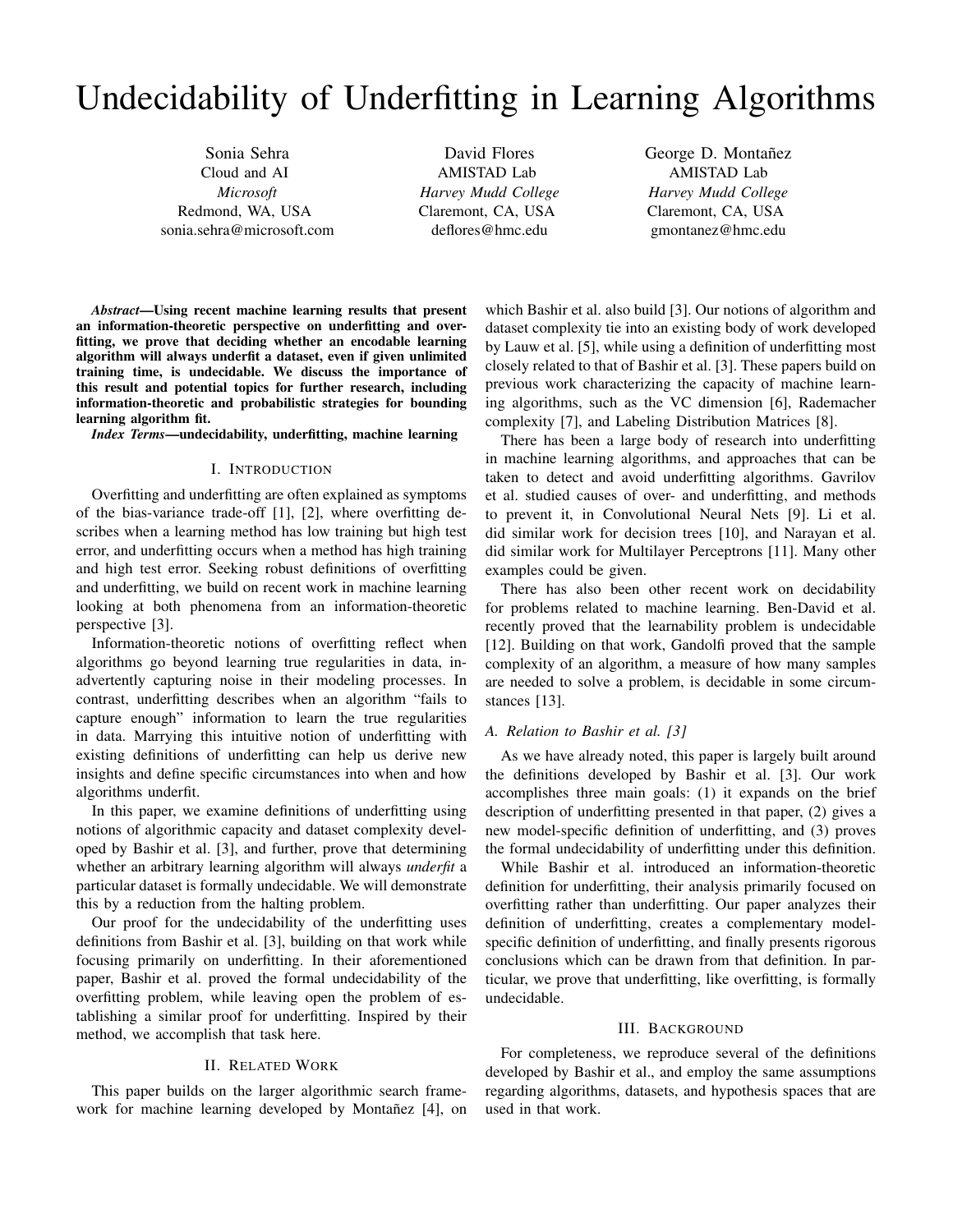We begin with Definition 4 from Bashir et al., a definition of time-indexed capacity. Let  $G$  denote a finite hypothesis space available to a learning algorithm  $\mathcal A$  (or more generally, let  $\mathcal G$ be a finite search space sampled by a search algorithm  $A$ ).

**Definition III.1** (Time-indexed Capacity, from [3]). Let  $P_i$ denote the (stochastic) probability distribution over  $G$  at time i. A's capacity *at time i* is the maximum amount of information A may transfer from a dataset  $D \sim \mathcal{D}$  to  $G_i \sim \mathbb{E}[P_i|D]$ ,

$$
C_{\mathcal{A}}^{i} = \sup_{\mathcal{D}} I(G_{i}; D),
$$

where A is a learning algorithm and  $G$  is the algorithm's hypothesis space.

Definition III.1 gives us a limit on how much information a learning algorithm is able to extract from a dataset at time i in reference to a finite hypothesis space  $\mathcal G$ . It does so by making use of the information-theoretic quantity of mutual information, which captures the level of dependence between two random variables.

Next, we present Definitions 6 and 7 from Bashir et al., for Dataset Turing Complexity and Dataset Complexity. These definitions allow us to characterize the (algorithmic) information content of arbitrary datasets.

Definition III.2 (Dataset Turing Complexity, from [3]). Given a fixed Turing Machine  $M$  that accepts a string  $p$  and feature vector x as input and outputs a label y, the *data complexity* of a dataset  $D$  is

$$
C_{D,M} = L(\langle M \rangle) + L(p),
$$

where  $L(p) = \min\{|p| : \forall (\mathbf{x}, y) \in D, M(p, \mathbf{x}) = y\}.$  That is, the data complexity  $C_{D,M}$  is the length of the shortest program that can correctly map every input in the dataset  $D$ to its corresponding output.

Before we present the definition of Dataset Complexity from Bashir et al., we need to introduce the quantity  $C'_D$ .

**Definition III.3** ( $C_D^{\prime}$ , from [3]).

$$
C'_D = \sum_{i=1}^n b(z_i),
$$

where  $b(z_i)$  is the number of bits required to encode the feature-label pair  $z_i$  from dataset  $D = (z_1, \ldots, z_n)$ , without any compression.

As noted in Bashir et al.,  $C_D'$  represents the amount of information needed to memorize a dataset D without compression. Now, we define Dataset Complexity, following Definition 7 of Bashir et al.:

Definition III.4 (Dataset Complexity, from Bashir et al. [3]).  $C_D = \min\{C_{D,M}, C'_D\}.$ 

Note that  $C_D \geq C'_D$ , allowing the dataset complexity  $C_D$ to be easily upper bounded, which is helpful since  $C_{D,M}$  is generally uncomputable.

Having provided some background definitions from Bashir et al., we define underfitting and present several related definitions. Note, we assume that  $D \sim \mathcal{D}$  whenever the distribution of  $D$  is not stated explicitly in the definitions that follow.

First, Definition 9 of Bashir et al. defines underfitting at iteration *i* as:

Definition III.5 (Underfitting, from Bashir et al. [3]). An algorithm  $A$  underfits at iteration i if

$$
C^i_{\mathcal{A}} < \mathbb{E}_{\mathcal{D}}[C_D]
$$

i.e., after training for  $i$  timesteps,  $A$  has time-indexed capacity strictly less than  $\mathbb{E}_{\mathcal{D}}[C_D]$ .

As noted in [3], underfitting *"could be the result of insufficient capacity, insufficient training, or insufficient information retention, all of which are captured by*  $C_A^i$ ."

The pointwise information transfer from a single dataset to a single model is also defined, which is useful in defining overfitting and underfitting of a particular model (hypothesis) g on a particular dataset d.

Definition III.6 (Pointwise Information Transfer [3]). For a given dataset  $d$  and specific hypothesis  $g$ , the **pointwise information transfer** by algorithm  $\mathcal A$  from  $d$  to  $q$  is the pointwise mutual information (lift),

$$
C_{\mathcal{A}}(g,d) = \log_2 \frac{p(g,d)}{p(g)p(d)} = \log_2 \frac{p(g|d)}{p(g)} = \log_2 \frac{p(d|g)}{p(d)}.
$$

In the same way that Bashir et al. considered overfitting for a single model and dataset, using pointwise information transfer we can define model underfitting.

**Definition III.7** (Model Underfit).  $A$ 's model  $g$  underfits  $d$ if  $C_{\mathcal{A}}(g,d) < C_d$ .

These definitions will allow us to prove the formal undecidability of the underfitting problem, which we turn to next.

#### IV. UNDECIDABILITY OF UNDERFITTING

We now demonstrate the undecidability of underfitting as Bashir et al. did for overfitting. Whether an iteratively trained learning algorithm underfits, fits, or overfits is often a matter of just how much training has been allowed. Some algorithms initially produce models that underfit, but with more training eventually fit the data well. Other learning methods suffer from such low representational capacity that they can never produce a model that fits, even with unlimited training time. We prove here that determining whether an algorithm will eventually produce a model that does not underfit is formally undecidable. Like Bashir and collaborators, we do so by a reduction from the halting problem.

While we derive our proof using the model-specific notion of underfitting from Definition III.7, without too much work the proof can be modified to employ the expectation-centric definition of underfitting from Definition III.5. This suggests that even determining if an algorithm will always underfit relative to a distribution on datasets is also formally undecidable, since we can always create an algorithm whose maximum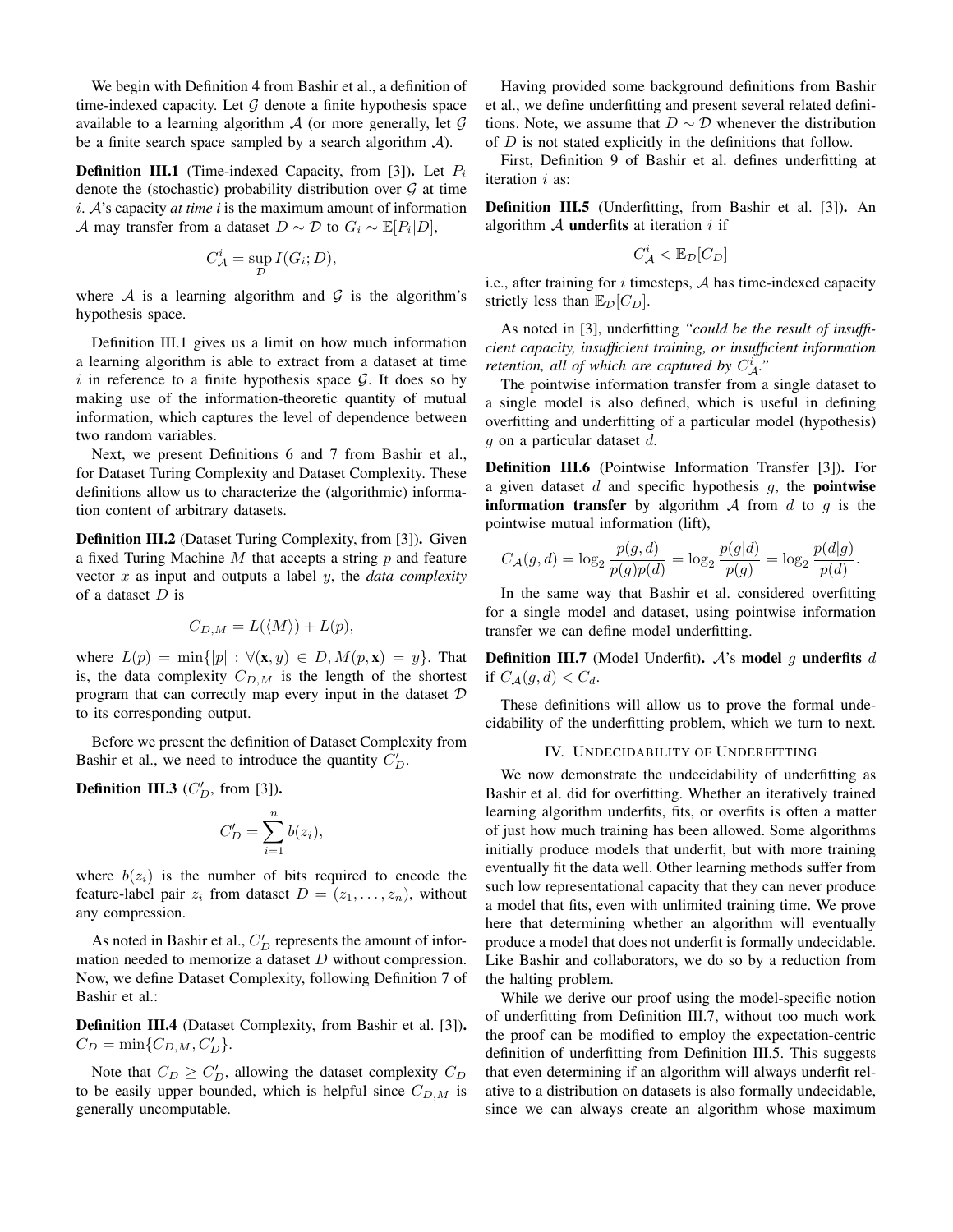capacity changes whenever a Turing machine M halts on an input  $w$ . Thus, it doesn't matter if we're comparing the pointwise algorithm capacity against a fixed dataset complexity or the maximum algorithm capacity against an expected dataset complexity; it is the changing algorithm capacity in response to algorithmic halting that does the work in the proof. We present our main result next.

Theorem 1 (The Undecidability of Underfitting). *Let* S *be the set of all encodable learning algorithms and let*  $\langle A \rangle$  *denote the encoded form of algorithm* A*. Then, for any dataset* d*,*

 $L_{\text{underfit}} = {\langle A \rangle, d | A \in S, A}$  *underfits* d textatalliterations

*is undecidable.*



Fig. 1.  $M_{\text{halt}}$  constructed using  $M_{\text{underfit}}$ .

*Proof.* We show that  $L_{\text{underfit}}$  is undecidable using a reduction from the halting problem. By way of contradiction, assume that  $L_{\text{underfit}}$  is decidable. There then exists a Turing machine, denoted  $M_{\text{underfit}}$ , which halts for all inputs of the form  $\langle A \rangle$ ,d and determines whether  $A$  will always produce models that underfit  $d$ , that is, which do not transfer enough information from the dataset to the model to capture the relationship of the training data. In formal terms, a model  $g^i$  at iteration i underfits dataset d whenever  $C_{\mathcal{A}}(g^i, d) < C_d$ , in accordance with Definition III.7.

We now use  $M_{\text{underfit}}$  to construct a decider for  $L_{\text{halt}}$  with the given steps (this decider is also shown in Figure 1):

We create an auxiliary machine called  $A'$  *builder*, which takes as input a Turing machine encoding and input string,  $\langle M \rangle$ , w. A' builder then creates an encoded algorithm A' representing an iterative learning method, exporting the encoded algorithm together with a training dataset  $d$ . The dataset  $d$ consists of a single training example with  $k-1$  binary features and a single binary label, for some positive integer  $k > 1$ . We construct  $d = \{(x_1, y_1)\}\$ as follows, where  $x_1$  denotes features and  $y_1$  the label. The features are chosen uniformly at random, as is the label; simply put, we generate a  $k$ -length binary string by flipping a fair coin, and take the first  $k - 1$ bits as the features  $x_1$ , and the final bit as  $y_1$ . This produces one of  $2^k$  possible datasets with equal probability, where  $C'_d = k$  for each one (since the k-length binary string fully encodes the feature-label pair, without compression). Thus,  $p(d) = 2^{-k} = 2^{-C'_d}$ . Also note that  $C_d > 0$  because d is nonempty and so any encoded Turing machine that produces it must consist of one or more bits.

 $A'$  works as follows: On its initial iteration, it produces a learning model that outputs a constant zero value for all labels, independent of the data. We consider this point in time  $t_1$  and let  $g^{t_1}$  represent this initial constant model. Thus, A has a pointwise information transfer of zero,  $C_{\mathcal{A}}(g^{t_1}, d) = 0$ , since  $p(g^{t_1}|d) = p(g^{t_1})$ , as the algorithm will produce this initial model with probability 1, independent of  $d$ . Therefore,

$$
0 = C_{\mathcal{A}}(g^{t_1}, d) < C_d,
$$

and we see that at time point  $t_1$  all of  $A$ 's models produced so far (namely, the single model  $g^{t_1}$ ) will **underfit** by Definition III.7.

After this,  $A'$  simulates  $M$  on  $w$ . If  $M$  halts on input  $w$ ,  $A'$  then updates its internal model as follows. For any input with features equal to  $x_1$  it predicts the label  $y_1$ , effectively memorizing the datapoint. For all other inputs, it produces the label  $1 - y_1$ , that is, it negates the label  $y_1$ . For example, if  $y_1 = 1$  and  $x_1 = (0, 0, 1, 1)$ , then the model will have exactly one response equal to 1, namely for input  $(0, 0, 1, 1)$ , and all other inputs will map to a response label of 0. If  $y_1 = 0$ , we would have exactly one response with value of 0, and all other inputs would map to 1. Thus, at time point  $t_2$  we will have one of  $2^k$  possible models. Note that a bijective mapping exists between the model  $g^{t_2}$  and the dataset d; changing a single bit in the dataset  $d$  results in a different model. Therefore,  $p(g^{t_2}|d) = 1$  (the algorithm's choice is deterministic given d), and

$$
p(g^{t_2}) = \sum_{d'} p(g^{t_2}|d')p(d')
$$

$$
= 1 \cdot p(d) + \sum_{d' \neq d} 0 \cdot p(d')
$$

$$
= 2^{-C'_d}
$$

by construction. Using Definition III.6 we obtain

$$
C_{\mathcal{A}}(g^{t_2}, d) = \log_2 p(g^{t_2}|d)/p(g^{t_2})
$$

$$
= \log_2 2^{C'_d}
$$

$$
= C'_d
$$

$$
\ge C_d
$$

and  $A'$  produces a model that does **not underfit** at time point  $t_2$ , according to Definition III.7.

If  $M$  does not halt on input  $w$ , then the algorithm only completes a single iteration, leaving the original underfitting model intact. Thus,  $A'$  will underfit d at all iterations if and only if machine  $M$  does not halt on input  $w$ .

Under the assumption that  $M_{\text{underfit}}$  exists, we can pass the outputs of  $A'$  builder to this machine and ask  $M_{\text{underfit}}$ if  $A'$  underfits d at all iterations. The way it answers will tell us whether  $M$  halts on  $w$ , as it will always underfit only in the case that  $M$  does not halt on input  $w$ . The outputs from  $M<sub>underfit</sub>$  are then swapped and routed to the output of machine  $M_{\text{halt}}$ , creating a decider for  $L_{\text{halt}}$ , which is a contradiction. Having reached a contradiction, our initial assumption that  $M_{\text{underfit}}$  exists cannot hold, and  $L_{\text{underfit}}$  is therefore undecidable. $\Box$